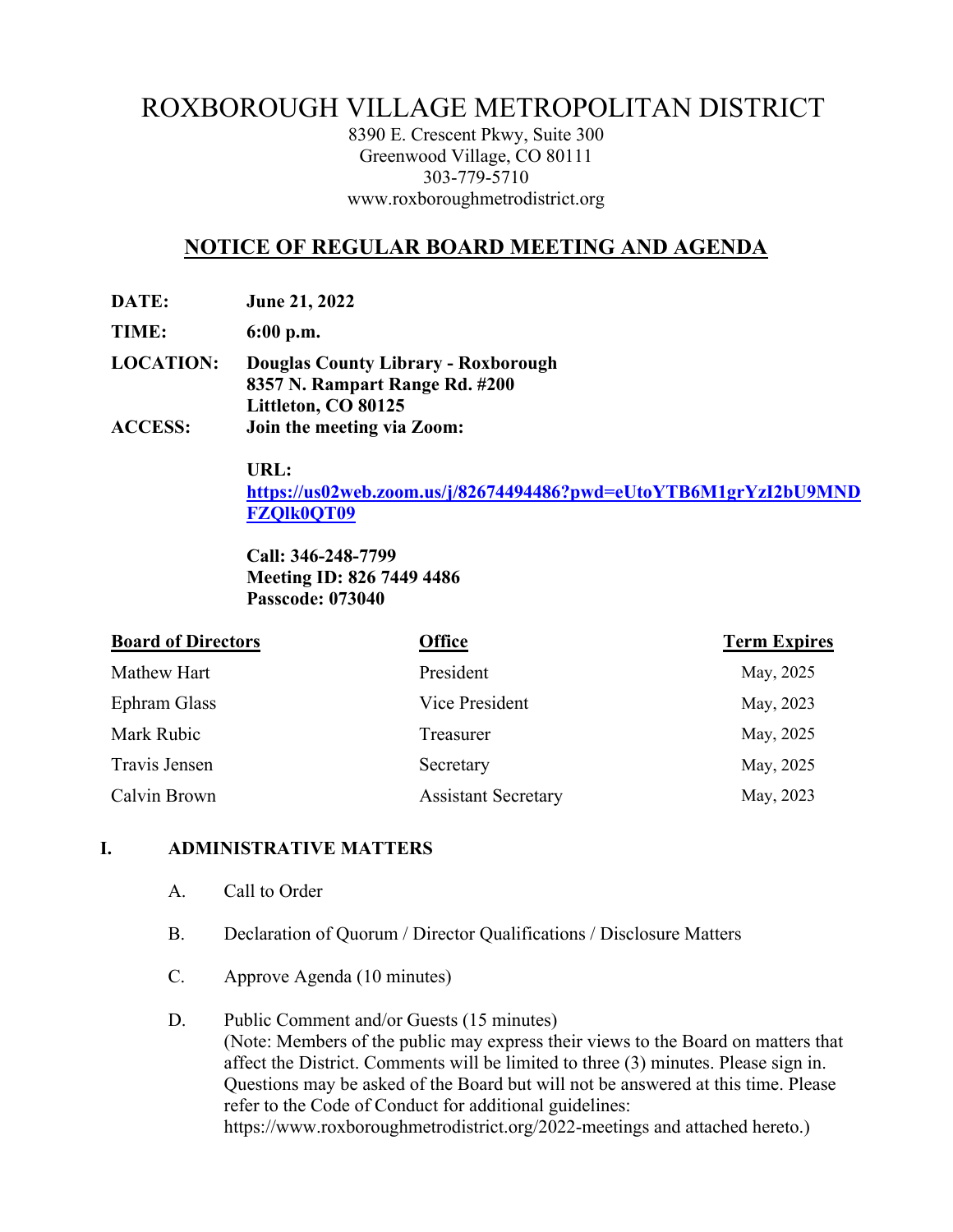Roxborough Village Metropolitan District Agenda – June 21, 2022 Page 2 of 4

## **II. CONSENT AGENDA (5 minutes)**

*(Note: All items listed under the Consent Agenda are considered to be routine and will be enacted by one motion and vote. There will be no separate discussion of these items unless a Board member or a member of the audience so requests.)* 

- A. Review and Consider Approval of the May 17, 2022 Special Meeting Minutes and June 1, 2022 Special Meeting Minutes (enclosure).
- B. Review and Consider Approval of Current Claims, Approve Transfer of Funds, and Ratify Payment of Autopay Claims and Ratify Approval of Previous Claims (enclosure).
- C. Metco Landscape Inc. Monthly Report (enclosure).
- D. 2022 Priority Projects List (enclosure).
- E. Ratify Approval of Bailey Tree Proposal for Brush Chipping & Hauling in the amount of \$2,200.00 (enclosure).
- F. Review and Consider Approval of Resolution Rescinding Agreement with Western States Reclamation, Inc. for Pond Stabilization Work (enclosure).
- G. Review and Consider Approval of Resolution Rescinding Agreement with EcoResource Solutions, Inc. for 2022 Annual Pond Management and PondHawk Solar Aeration System (enclosure).

## **III. FINANCIAL MATTERS (5 minutes)**

A. Other.

## **DISCUSSION AGENDA**

*(Note: Some items are included in the packet for the Board's information and if not discussed at a Board meeting, may not be included in future packets.)* 

## **IV. ACTION ITEMS (30 minutes)**

- A. Review and Consider Approval of Proposals for Chatfield Farms Park Swale Enhancement (enclosure).
- B. Update on Chatfield Farms 1A Detention Pond Draining.
- C. Review and Consider Approval of Chavez Services Change Order No. 1 Summary for Phase 3 Trail Repairs (enclosure).
- D. Discuss and Determine Priority of Northside of Spillway.
- E. Review and Consider Approval of Resolution Approving an Application and Revocable Park Use Permit for Adult Sports for 2022 (enclosure).
- F. Review and Consider Approval of Resolution Approving an Application and Revocable Park Use Permit for Youth Sports for 2022 (enclosure).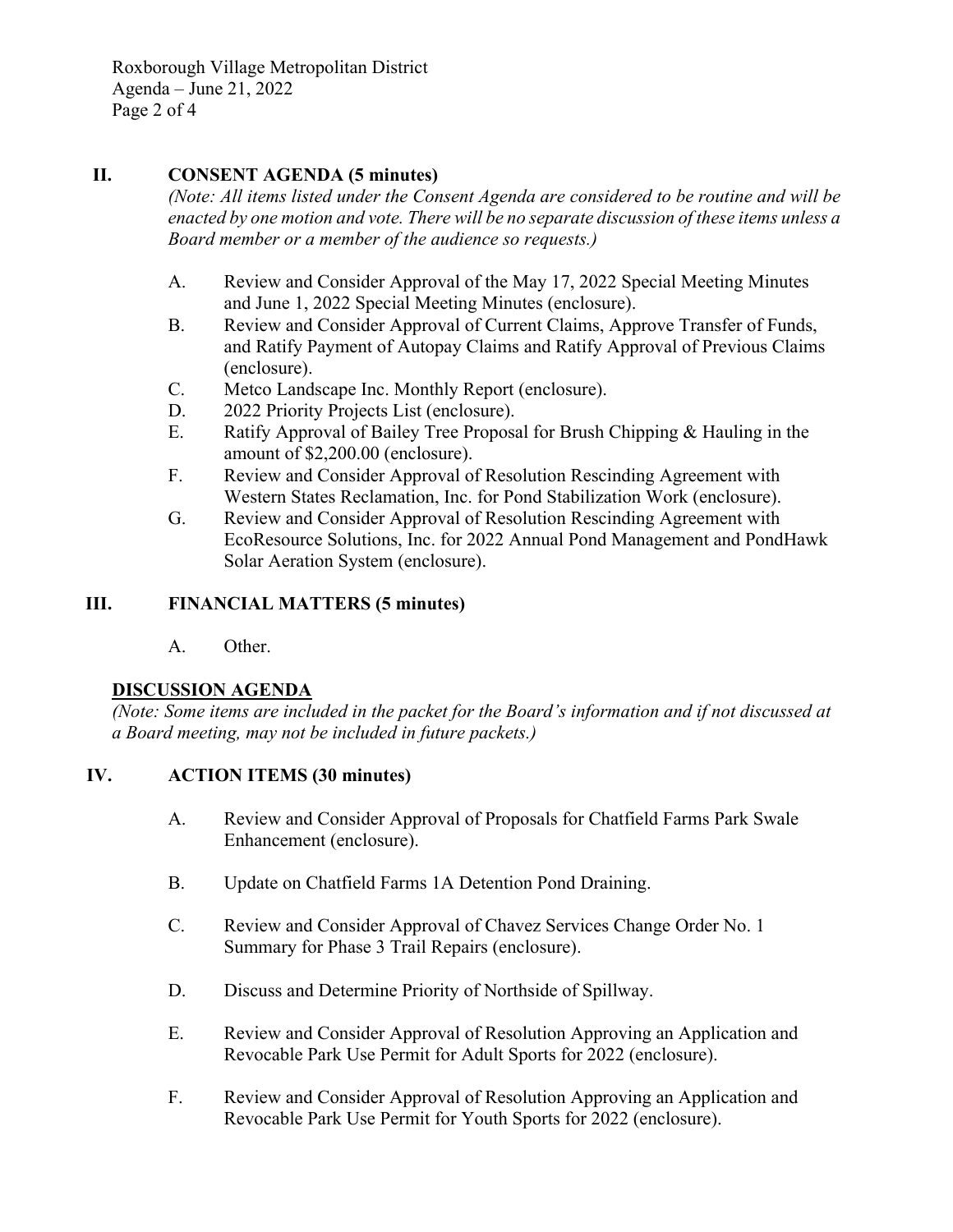- G. Review and Consider Approval of Resolution Amending Rules and Regulations (enclosure).
- H. Review Updated Chavez Services LLC Proposal for Greenhouse Foundation (enclosure).
- I. Review and Consider Approval of Resolution Approving Intergovernmental Agreement between the District and the Douglas County School District and First Amendment to Intergovernmental Agreement between the District and the Douglas County School District (enclosure).
- J. Discuss Playground Repairs.
- K. Discuss Annual Roxborough Music Festival (enclosure).
- L. Review and Consider Amendments to Code of Conduct (enclosure).
- M. Review and Consider Approval of Amendments to Colorado Open Records Act Policy (enclosure).
- N. Review and Consider Approval of Miscellaneous District Procedures (enclosure).
- O. Review and Consider Approval of Public Financial Disclosure (enclosure).

# **V. DIRECTOR MATTERS (10 minutes)**

- A. Environmental Committee Update (enclosure).
- B. Chatfield Farms Electricity Box (enclosure).
- C. Discuss Digital Collaboration Platform.
- D. Discuss Board Representation/Attendance of One Roxborough Meetings.
- E. Other.

## **VI. MANAGER MATTERS (20 minutes)**

- A. Discuss Process of Signage Replacement.
- B. Update on Tree Inventory and Discuss Next Steps for Comprehensive Tree Planning (enclosure).
- C. Other.